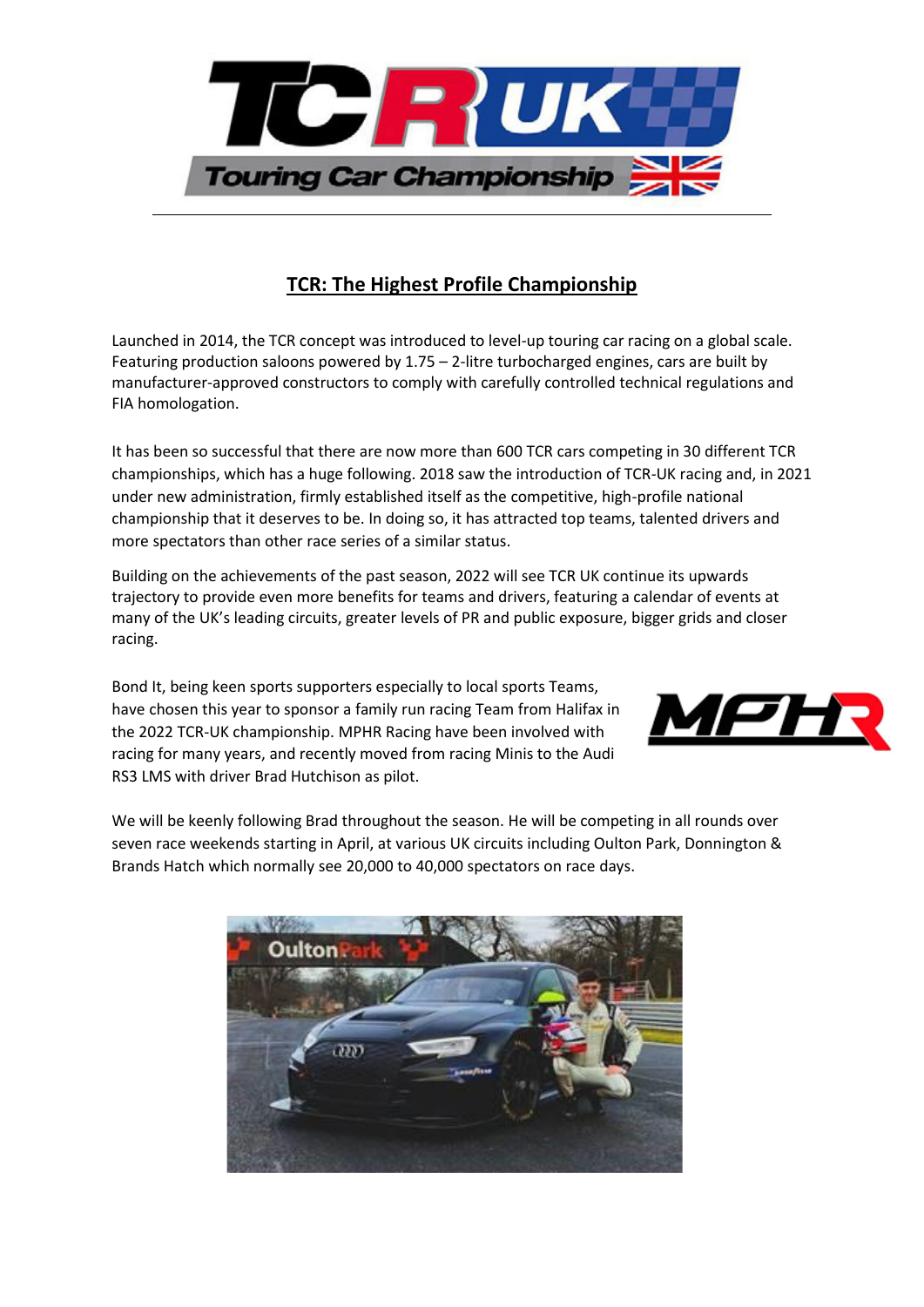#### *EVENTS AND OPPORTUNITIES*

 $\cdot$  15 rounds at seven meetings  $\cdot$  20 and 25minute races  $\bullet$  Rapidly-increasing public engagement • Greater spectator attendance than other events of similar status

 Supporting shows organised at many of the meetings  $\cdot$  TV coverage and online presence. The Championship is televised and broadcast on the free-to-air TV channel FreeSports HD (available on Sky, Virgin platforms etc.)  $\bullet$  It has live streaming both covered by the renowned British Touring Car commentator Paul O'Neill and also has large social media interest. • Pre-event testing.



We have a small number of tickets available for all 7 meetings. if this is of interest please speak to your Area Sales Manager for more information. Watch our social platforms for more info as the race days approach.

Don't miss out, a grand day out indeed! Join the fastest-growing, most accessible, national multimarque championship in the UK.



# **TCR IN A NUTSHELL**

• **The Cars**

A touring car is a four or five-door production vehicle, powered by a two-litre turbocharged engine. Based on the road-going model, the bodywork and suspension tend to remain as production spec, with modifications made to the brakes and aerodynamics to make the car compliant with TCR regulations. Success ballasts are added to the three best performing cars from the previous event, and all cars are subject to Balance of Performance adjustments (BoP ensures competitive – and fair – racing).

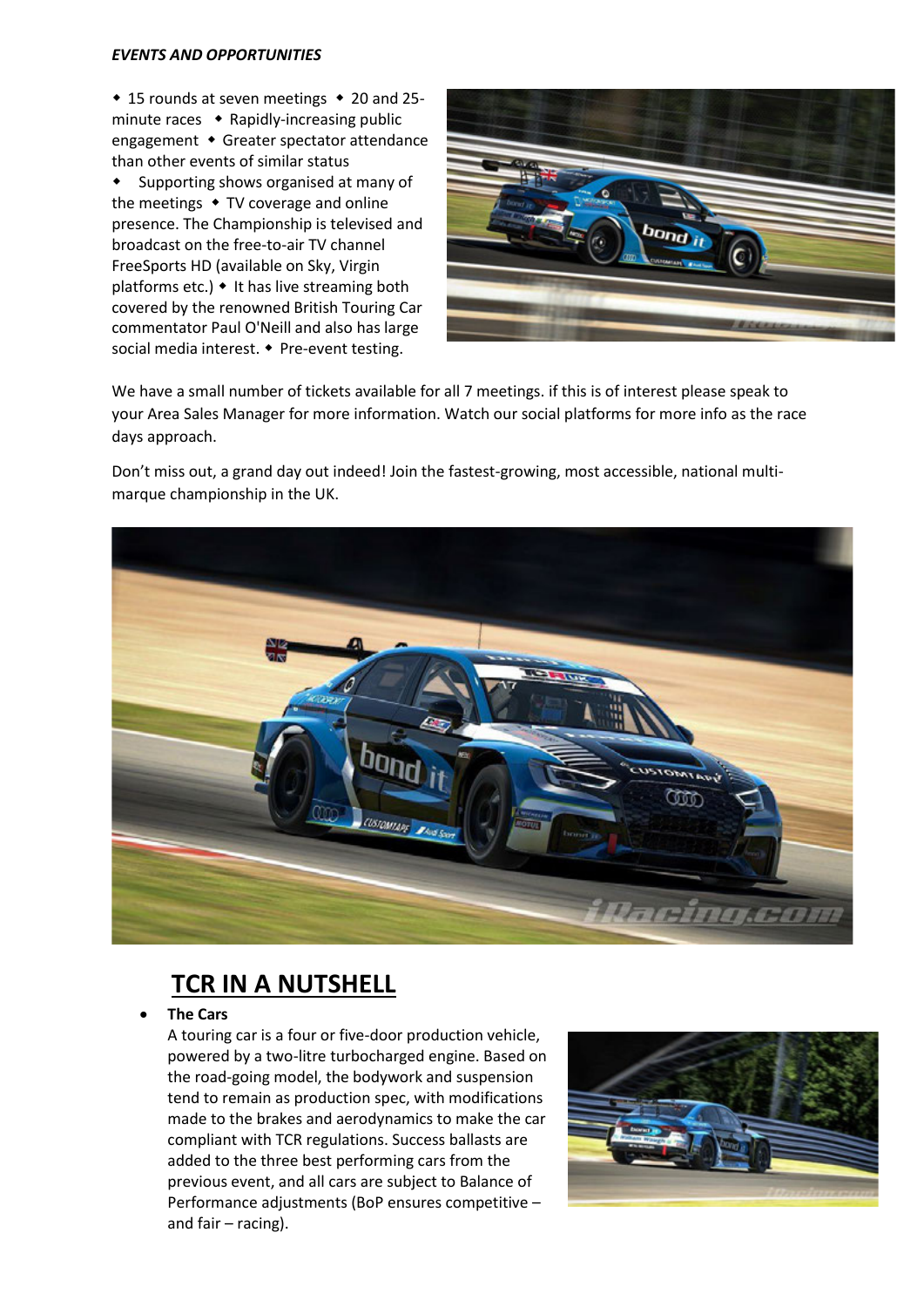• **BoP**

Balance of Performance (BoP) is a system used to level the playing field between the cars to make the racing more competitive. The same BoP rules apply across WTCR and all TCR series. The FIA and TCR technical departments define the parameters at the start of the season for competitors and can make adjustments to the weight of a car, engine performance level and apply any technical restrictions it deems necessary.

#### • **Tyres**

All Touring Car Racing (TCR) teams receive their tyres from the sole supplier to the series. Dry and wet weather tyres are made available to the teams, with a limitation on how many can be used at each event. Teams are responsible for ensuring the tyres fit properly and do not infringe technical regulations.

### • **Championship Points**

The team and driver who has scored the most points is awarded the respective titles. In the battle of the teams, only the top two cars classified per team per round will take home the points. The top five in qualifying gain extra points ranging from 5 to 1, with 25-18-15-12-10- 8-6-4-2-1 awarded to the top ten finishers in each race.

### • **Qualifying**

Getting the best possible qualifying result can hugely impact chances of victory on race day. One two-part qualifying session determines the order in which drivers start a race. The twelve fastest drivers in Q1 (Qualifying 1) compete for pole position in Q2 (Qualifying 2). Race 1 uses the grid in qualifying order; Race 2 reverses the top 10 fastest cars from the session.

#### • **Grid Formations**

The grid is the formation in which cars will start a race. In Touring Car Racing (TCR), cars line up two per each row. The grid positions are determined in qualifying, but they can change if a penalty or disqualification is applied.

Reverse grids are notorious in touring car races. They can increase the on-track entertainment by mixing up the starting order. In TCR, only the top ten fastest cars are reversed for the second race of the weekend. It's a great opportunity for teams and drivers to demonstrate they are capable of battling their way through the field to claim podiums and victories.

#### • **Pole Position**

The first position on the grid, known as pole position, is usually reserved for the driver who has set the fastest lap in qualifying, with the exception of reversed grids. A strong qualifying gives a driver the best possible start on race day, offering a clear run to the first corner with minimal need to overtake rivals – provided a driver has had a good start.

#### • **The Races**

The tin-top action is most exciting in race mode. Cars battle side-by-side up and down the field, ensuring close racing on every single lap until the chequered flag. There are two races in every TCR round, with the number of laps differing each time. Those all-important world cup points awarded to the top-ten finishers of each race.

#### • **Laps**

A lap is a single, complete rotation of a track. Most circuit-based races are measured by the number of laps drivers must complete before the race is declared to be finished. In qualifying, drivers compete to set the fastest lap time to win the coveted pole position. A lap record is the fastest time ever to be set at a track.

• **Safety Car**